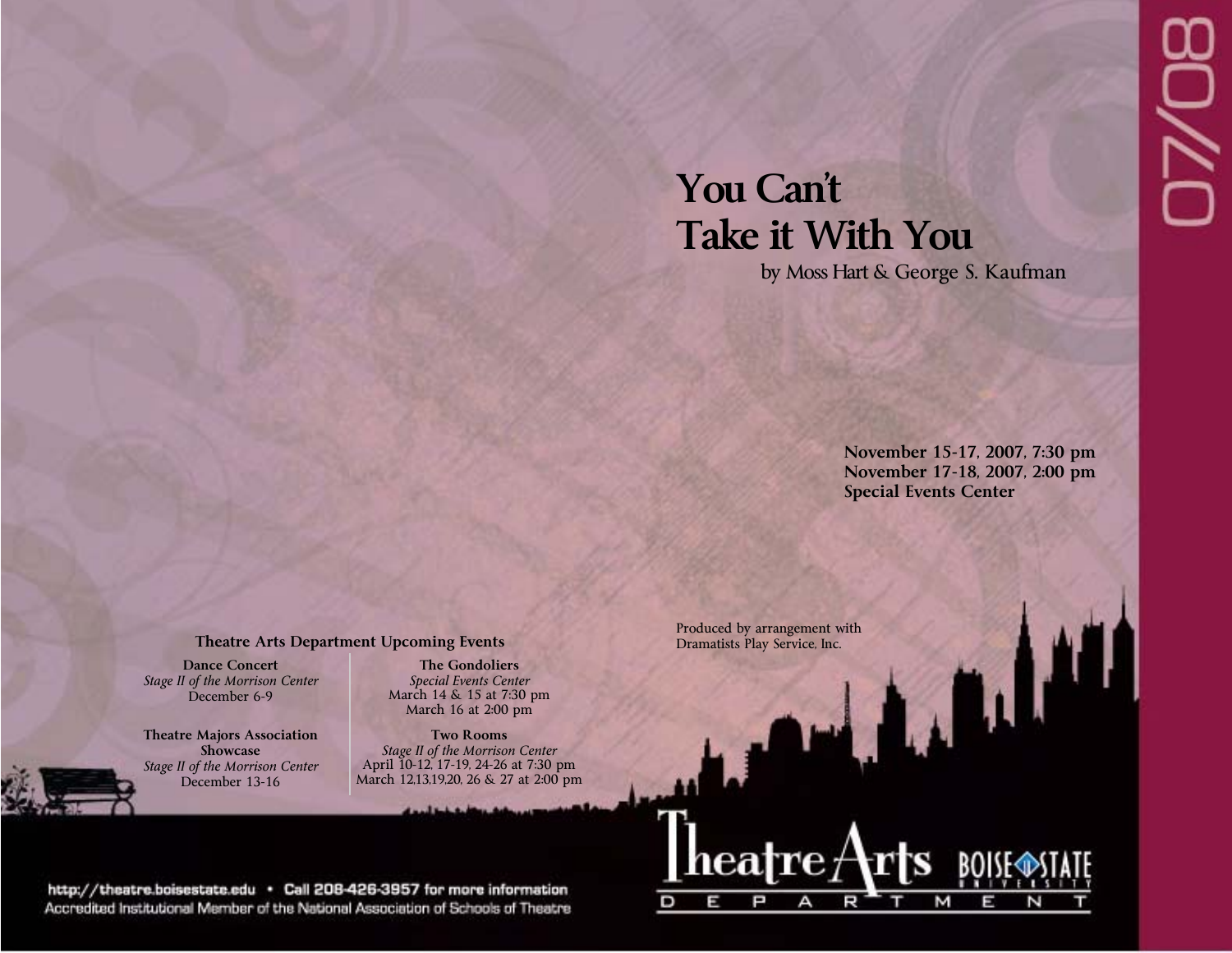*Life is Just a Bowl of Cherries*  lyrics by Buddy G. DeSylva and Lew Brown (1931)

Life is just a bowl of cherries Don't take it serious, Life's too mysterious You work, You save, You worry so But you can't take it with you When you go, go, go

So keep repeating "It's the berries." The strongest oak must fall The sweet things in life To you were just loaned So how can you lose What you've never owned

Life is just a bowl of cherries So live and laugh at it all!

## ,,,,,,,,,,,,,,,,,,,,, The Kennedy enter THE JOHN F. KENNEDY CENTER FOR THE PERFORMING ARTS

The Kennedy Center American College Theater Festival-40

sponsored in part by

Stephen and Christine Schwarzman The Kennedy Center Corporate Fund U.S. Department of Education The National Committee for the Performing Arts Dr. Gerald and Paula McNichols Foundation

This production is entered in the Kennedy Center American College Theater Festival (KCACTF). The aims of this national theater education program are to identify and promote quality in college-level the ater production. To this end, each production entered is eligible for a response by a regional KCACTF representative, and selected students and faculty are invited to participate in KCACTF programs involving scholarships, internships, grants and awards for actors, directors, dramaturgs, playwrights, designers, stage managers and critics at both the regional and national levels.

Productions entered on the Participating level are eligible for inclusion at the KCACTF regional festival and can also be considered for invitation to the KCACTF national festival at the John F. Kennedy Center for the Performing Arts in Washington, DC in the spring of 2008.

Last year more than 1,300 productions were entered in the KCACTF involving more than 200,000 students nationwide. By entering this production, our theater department is sharing in the KCACTF goals to recognize, reward, and celebrate the exemplary work produced in college and university theaters across the nation.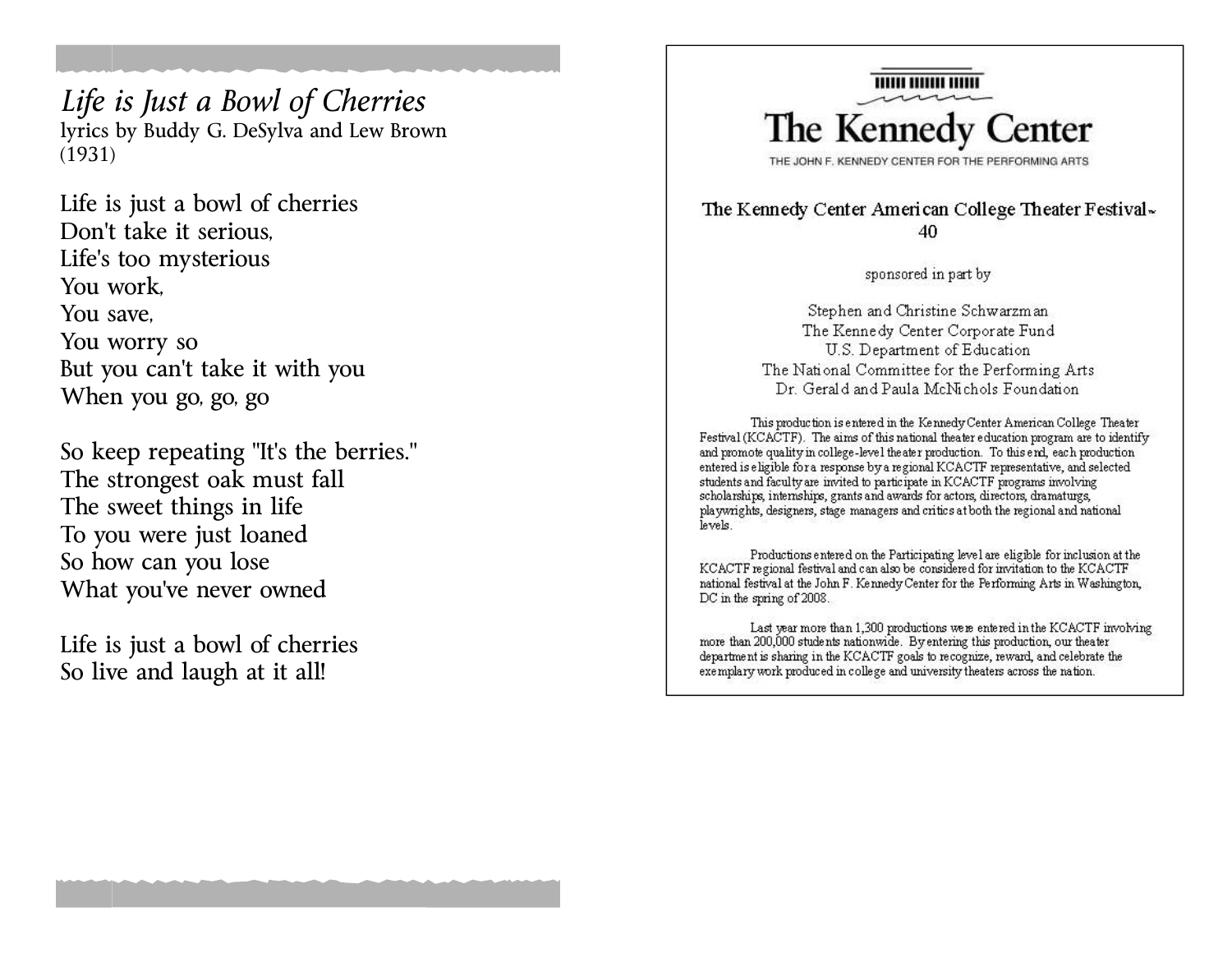## **Special Guest Artist**  Glen Hughes *Grandpa, Martin Vanderhoff*

Arthur Glen Hughes has been performing in the theater for 35 years. He has taught in the BSU Theater Arts program and is a founding member of several performance ensembles including DOWNhouse Theater; The Creators, and The New West Comedy Rangers.

Mr. Hughes has appeared in over 120 productions across the United States. Some favorite local credits include: *Not This Part of the World* (DOWNhouse); *Dancing at Lughnasa* (Idaho Shakespeare Festival); *Uncle Vanya* and *Buried Child* (Company of Fools); as well as *Lonely Planet*, *True West*, and *The Memory of Water* (Boise Contemporary Theater).

Fans of Idaho Public Television may have enjoyed him as Big Bill Haywood in the November 2007 premiere of *Assassination: The Trial of the Century*. Recent film credits include *Waking in Bangladesh*, *Most Funniest*, and *Waiting for Norman*.

Mr. Hughes is a recipient of the Samuel French Award for Outstanding Performance. He earned his MFA in Acting from the Asolo Conservatory/State Repertory Theater.

Glen makes his home in Boise's dark and lovely North End.

# **You Can't Take it With You**

by Moss Hart & George S. Kaufman

Produced with arrangement with Dramatists Play Service, Inc.

**The setting is the home of Martin Vanderhof New York, 1937** 

> **Act I, Scene One**  A Wednesday evening in June

> > **ACT I, Scene Two**  Later that night

*TEN MINUTE INTERMISSION* 

**ACT II** A week later

#### *TEN MINUTE INTERMISSION*

**ACT III** The next day

*Please be aware this performance features strobe lighting, smoke and very loud sound effects.* 

The use of cameras and other recording equipment is strictly forbidden. Any digital devices such as mobile phones, PDAs and alarms should be turned off. Please remember that text messaging, whispering, and other disruptions spoil the performance for other members of the audience and can be distracting to the actors.